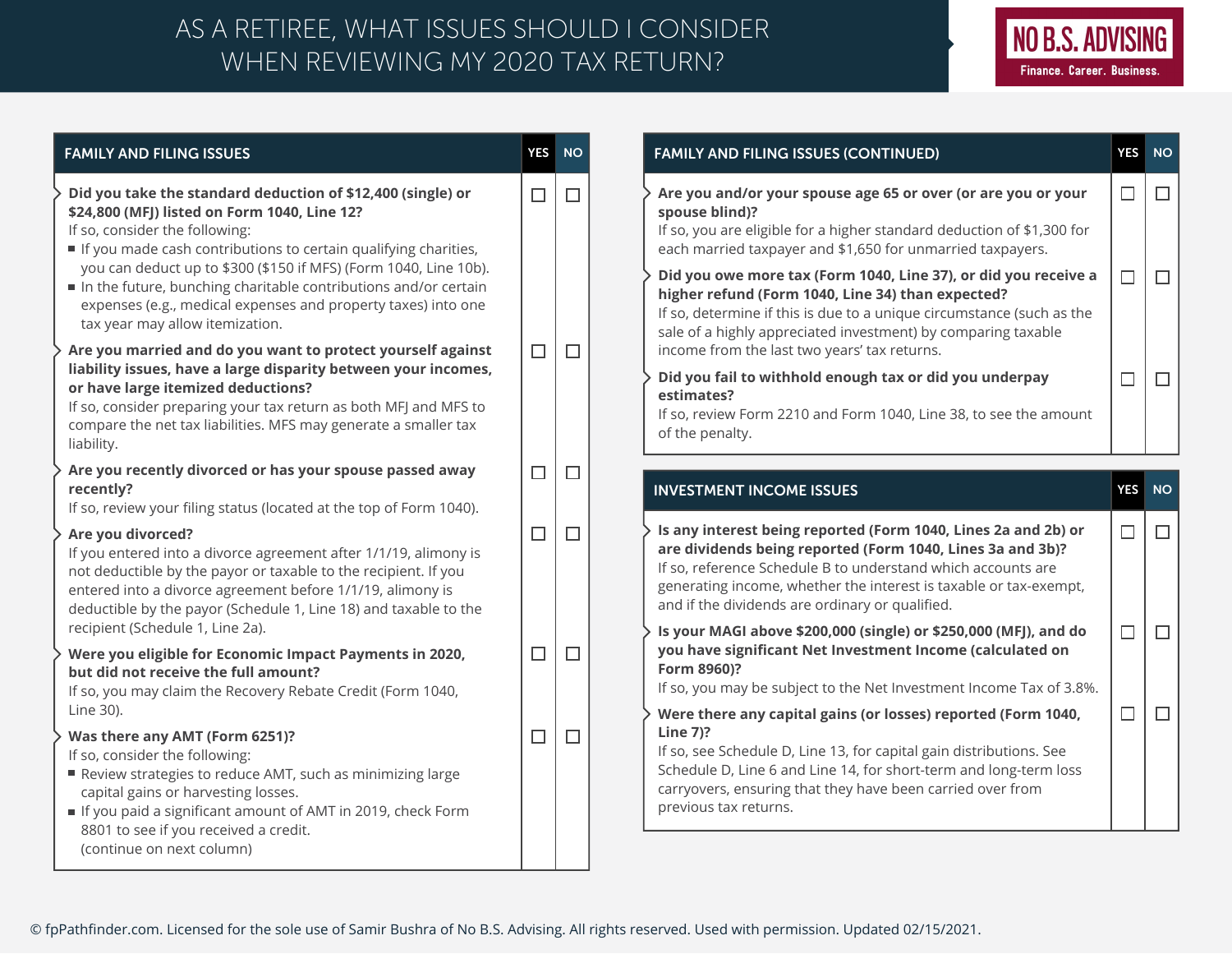## WHEN REVIEWING MY 2020 TAX RETURN? AS A RETIREE, WHAT ISSUES SHOULD I CONSIDER



| <b>RETIREMENT PLAN ISSUES</b> |                                                                                                                                                                                                                                                                                                                                        |   | <b>NO</b> |
|-------------------------------|----------------------------------------------------------------------------------------------------------------------------------------------------------------------------------------------------------------------------------------------------------------------------------------------------------------------------------------|---|-----------|
|                               | Did you reach your Required Beginning Date in 2020 (or<br>before) or do you have an inherited IRA?<br>If so, recall that the CARES Act waived RMDs for 2020. Thus, if you<br>did not take a distribution from your retirement account(s), you<br>are not subject to a penalty.                                                         |   |           |
|                               | Are you at least age 70 1/2 and did you complete a Qualified<br><b>Charitable Distribution?</b><br>If so, make sure it is properly reflected, with the amount excluded<br>on Form 1040, Line 4b.                                                                                                                                       |   |           |
|                               | Have you ever made a non-deductible IRA contribution (Form<br>8606)?<br>If so, make sure the cost basis is being tracked properly.                                                                                                                                                                                                     |   |           |
|                               | Did you withdraw money from an IRA that holds after-tax<br>contributions?<br>If so, check Form 8606 to ensure the taxable and non-taxable<br>portion of the distribution was calculated correctly.                                                                                                                                     |   |           |
|                               | Did you convert amounts from a traditional IRA to a Roth IRA?<br>If so, check Form 8606 to ensure that the amount converted is<br>reported and any non-deductible IRA contributions that were<br>converted are treated as non-taxable.                                                                                                 |   |           |
|                               | Did you roll over retirement funds during the tax year from<br>one account to another (e.g., 401(k) to IRA)?<br>If so, ensure that it is treated as a rollover and not a distribution by<br>verifying that Form 1040, Line 4a, shows the amount of the<br>rollover. Form 1040, Line 4b, should be \$0 if no distributions<br>occurred. | □ |           |
|                               | Did you roll over retirement funds and utilize NUA?<br>If so, review your IRA distributions on Form 1040, Lines 4a and 4b,<br>to make sure the basis was taxed.                                                                                                                                                                        |   |           |

| <b>OTHER ISSUES</b>                                                                                                                                                                                                                                | <b>YES</b> | <b>NO</b> |
|----------------------------------------------------------------------------------------------------------------------------------------------------------------------------------------------------------------------------------------------------|------------|-----------|
| Did you take a non-qualified distribution from a 529 account?<br>If so, file Form 5329 to calculate the penalty. The penalty is carried<br>over to Schedule 2, Line 6. Reference "Is The Distribution From My<br>529 Plan Taxable?" flowchart.     |            |           |
| Did you have large medical expenses?<br>If so, review Schedule A, Line 1, to determine your medical<br>expenses and your deduction limit. When calculating medical<br>expenses remember to count Medicare premiums and long-term<br>care premiums. |            |           |
| Are there state-specific issues that should be considered?<br>Many states offer tax benefits to retirees, such as not taxing Social<br>Security and/or pensions.                                                                                   |            |           |
| Do you own rental real estate?<br>If so, review Schedule E to see what expenses you deducted on the<br>rental property.                                                                                                                            |            |           |